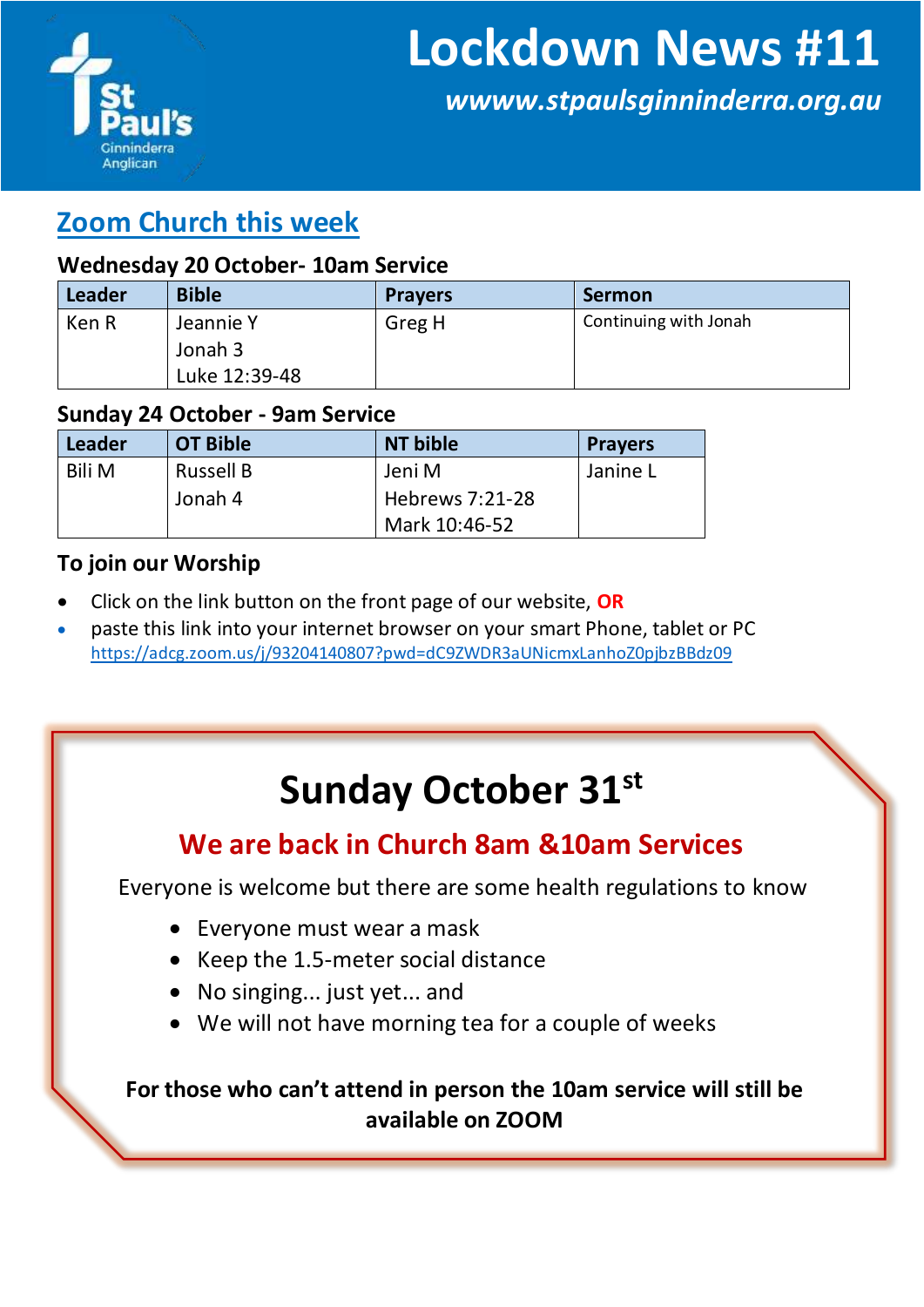

At the height of his singing career, Johnny Cash was one of the most recognizable faces and voices in the world. But Cash became an out-of-control drug addict and loathed himself for it. One day he decided to end it all.

He went to a cave system by the Tennessee River called Nickajack cave. He crawled, walked, and shimmied deeper and deeper into the labyrinth, determined to go on until his flashlight died—which it did. Later, Cash wrote:

*"I was as far from God as I have ever been. My separation from him, the deepest and most ravaging of the various kinds of loneliness I'd ever felt over the years, seemed complete."*

But then something happened in him. With a sense of utter peace and sobriety, he realized that he was not in charge of his own destiny. He started crawling in the direction he had come from, and hours later feeling a breeze and seeing light, he realized God would save him too from that grave.

As he emerged into the light of day where he had abandoned his Jeep, there his mother and close friend were waiting.

In Christ, God has made redemption possible. It is never too late for us.

- We are never too far gone.
- God is never too far away.

As Titus 2 says, Christ was given to redeem us from all wickedness and to purify us.

Johnny Cash knew that someone greater than he needed to break him free.

Somebody stronger needed to supply the price to set him free.

A lot of people do not hit rock bottom the way he did, and so they do not have a sense of the nearness of wickedness or the need for purification.

But the cave starts getting dark just a few steps in. Sometime **today** take a few minutes to pray and to tell God where you need the light of his truth and purity in your life and ask for His guidance.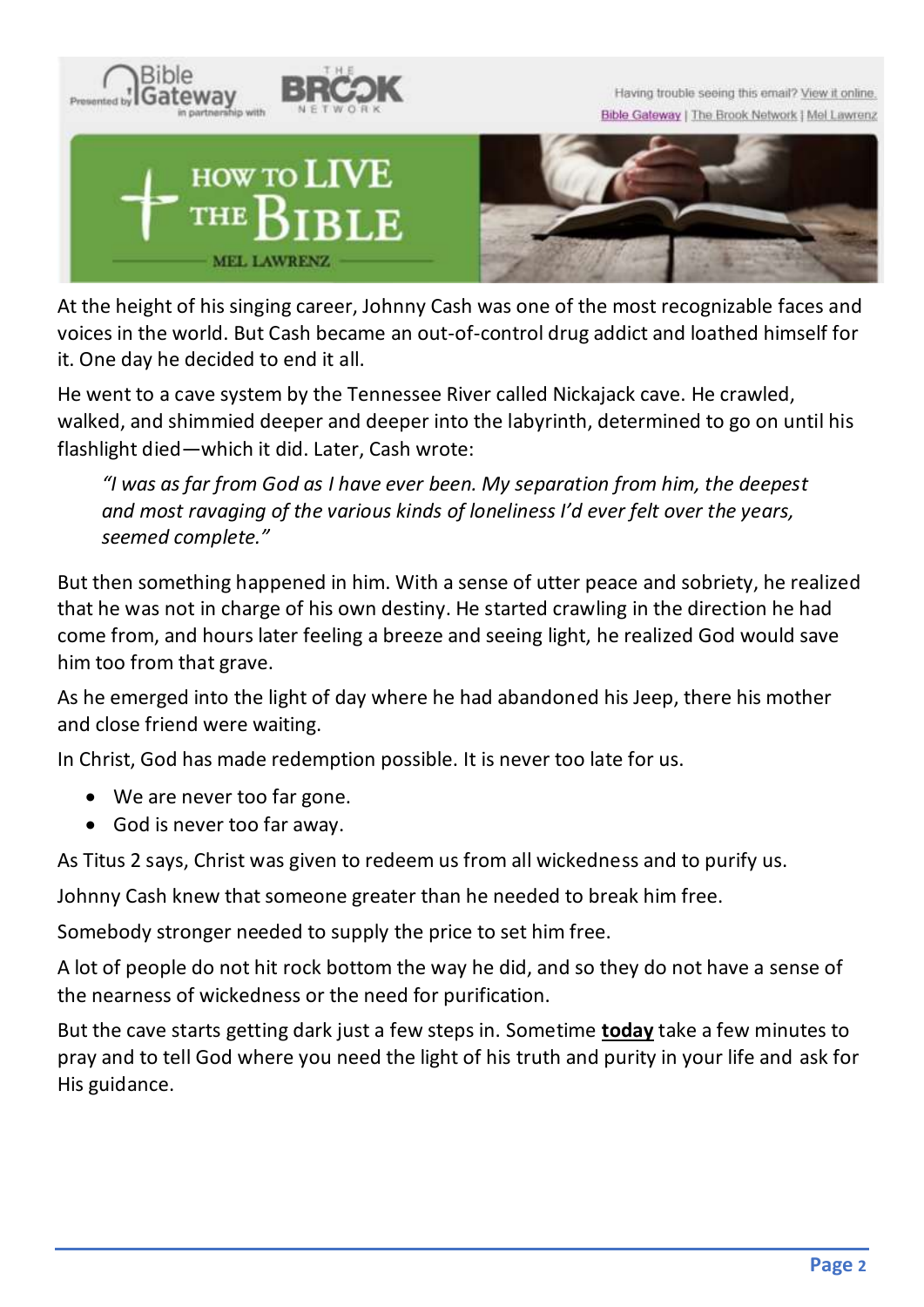# **Find your Garden and Be Still**

# *A devotional from Lectio 365, Monday the 18th October.*

### **Prayer of Approach**

Father I pause to have an encounter with You; the One who loves to walk and talk with His children. Help me to still myself, to hear Your voice, understand Your word and grow in closeness to You.

### **Rejoice and Reflect**

I choose to rejoice in God's stillness today, joining with the ancient praise of all God's people in the words of Psalm 46…

*'Be still, and know that I am God! I will be honoured by every nation. I will be honoured throughout the world.' The Lord of Heaven's Armies is here among us; the God of Israel is our fortress. (Psalm 46:10-11 )*

Today we are reflecting on how as a Christian, we am drawn into a relationship that involves deep daily encounter with God. I liken this daily encounter, my quiet time, to walking in a garden…

*Then the man and his wife heard the sound of the Lord God as he was walking in the garden in the cool of the day, and they hid from the Lord God among the trees of the garden. But the Lord God called to the man, 'Where are you?' (Genesis 3:8- 9)*

Before the fall people spent time with God in a garden. What a beautiful picture; God, as the Creator of His paradise walking regularly for pleasure with Adam and Eve. I can almost picture them stopping, waiting and listening, maybe excitement rising, stilling themselves, getting ready to walk with God. God still calls to me regularly: 'Where are you?'. Not because the omniscient (all knowing) one has lost me, but because it is His desire for me to walk with Him.

#### **Ask**

Lord forgive me for when I don't make time for You in my life, when I allow busy-ness to take over and forget to walk with You. How do you want me to spend time with You this week?

Father help me to share the joy of my encounter with You. Who can I speak to today about the peace I find in encounter with You?

As we return to the passage I listen for a particular word or phrase that the Holy Spirit is highlighting to me today...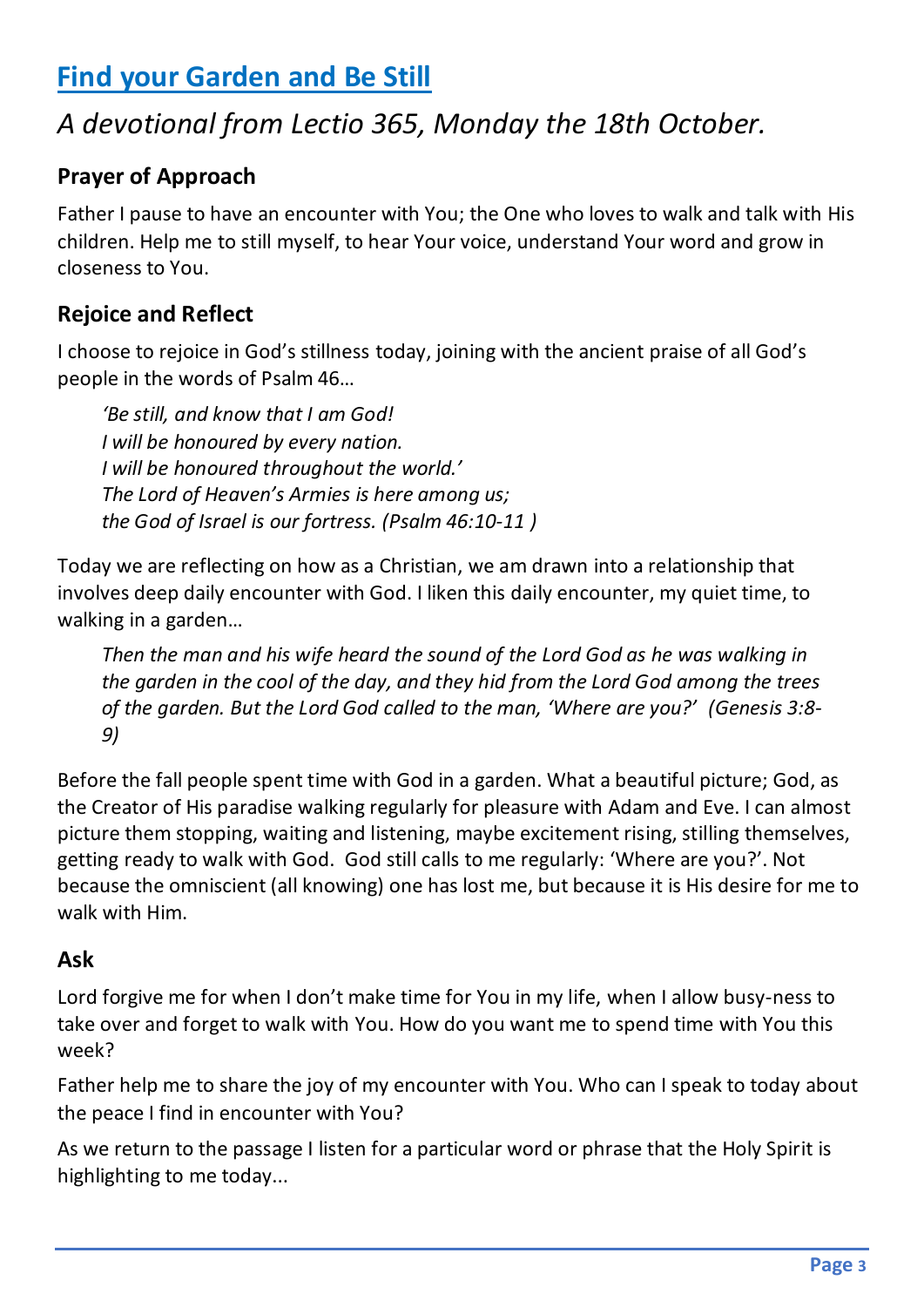*Then the man and his wife heard the sound of the Lord God as he was walking in the garden in the cool of the day, and they hid from the Lord God among the trees of the garden. But the Lord God called to the man, 'Where are you?' (Genesis 3:8- 9 )*

The word that struck me is 'garden'.

The Hebrew word for garden is gannah, which literally means 'a covered or hidden place.' Gardens in biblical settings were usually small, walled enclosures; tranquil spaces in which you could tuck yourself out of sight and find a moment of rest and connection.

I have a chair where I spend my quiet time, this is my metaphorical 'garden'; my place of encounter; and morning is my time. Location and time of day can be completely different for everyone.

### **Yield**

Lord I surrender to You and Your gracious pursuit of me, one that is laced with kindness. I do not fear encounter because in genuine encounter I am made whole.

And now, as I prepare to take this time of prayer into the coming day, the Lord who loves me says in Romans:

*Therefore, there is now no condemnation for those who are in Christ Jesus, because through Christ Jesus, the law of the Spirit who gives life has set you free from the law of sin and death. (Romans 8:1-2 )*

### **Closing Prayer**

Father, help me to live this day to the full, being true to You, in every way. Jesus, help me to give myself away to others, being kind to everyone I meet. Spirit, help me to love the lost, proclaiming Christ in all I do and say.

Amen.

**You can explore the themes of this devotion further with Brian Heasley's book, Be Still.** 

### **Brian Heasley**

Be<br>Stil A Simple Guide to Quiet Times

24-7 PRAYER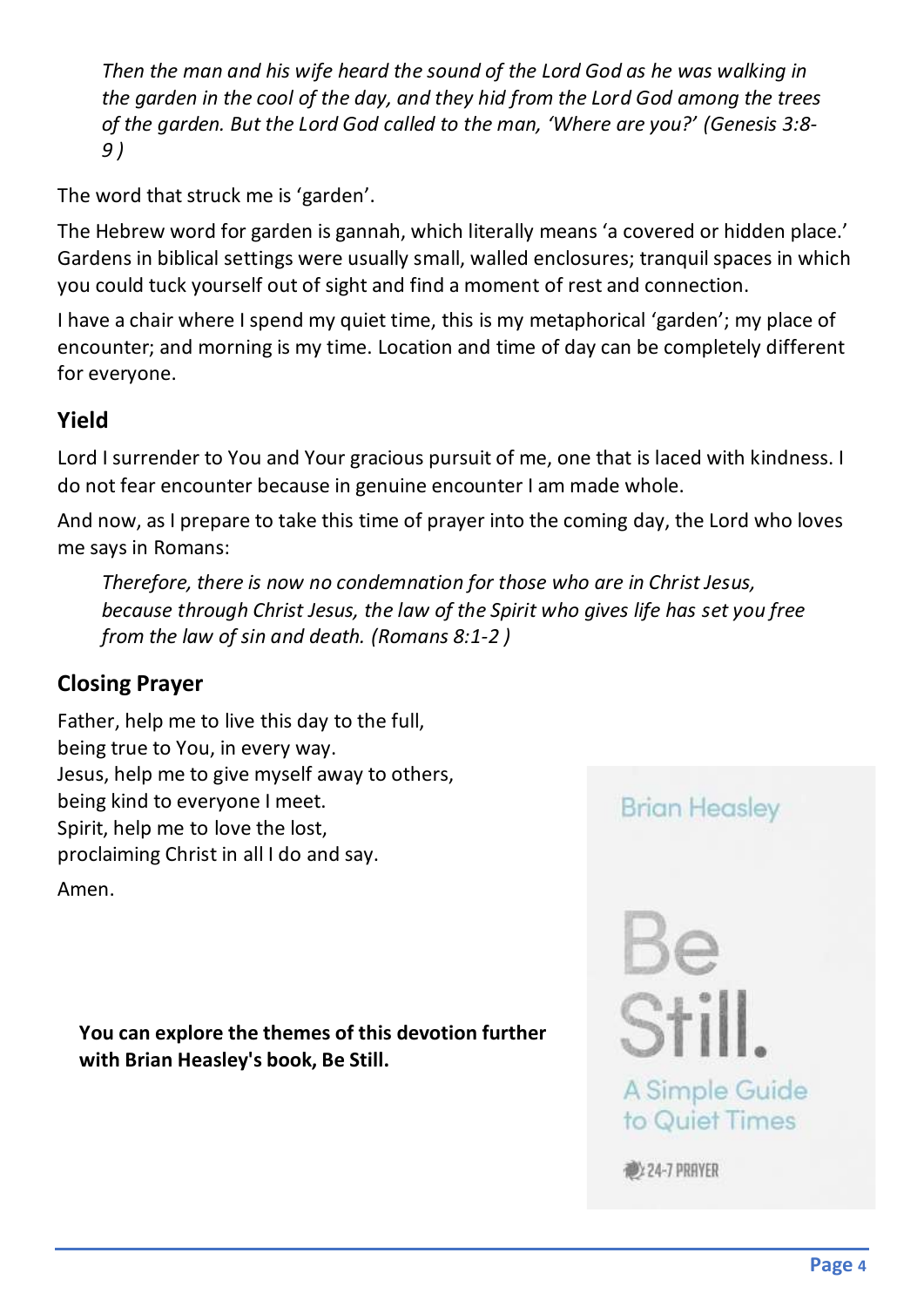# **Relationships**



*Always make sure that in any serious relationship one of you is good with money. After all there is a reason why we call they the SIGN/IF/I/CAN'T other!*



*Oh yeah, here is one of mum and the kids....* 

*but we are very worried about the middle one...*

*he seems to be fading fast!*